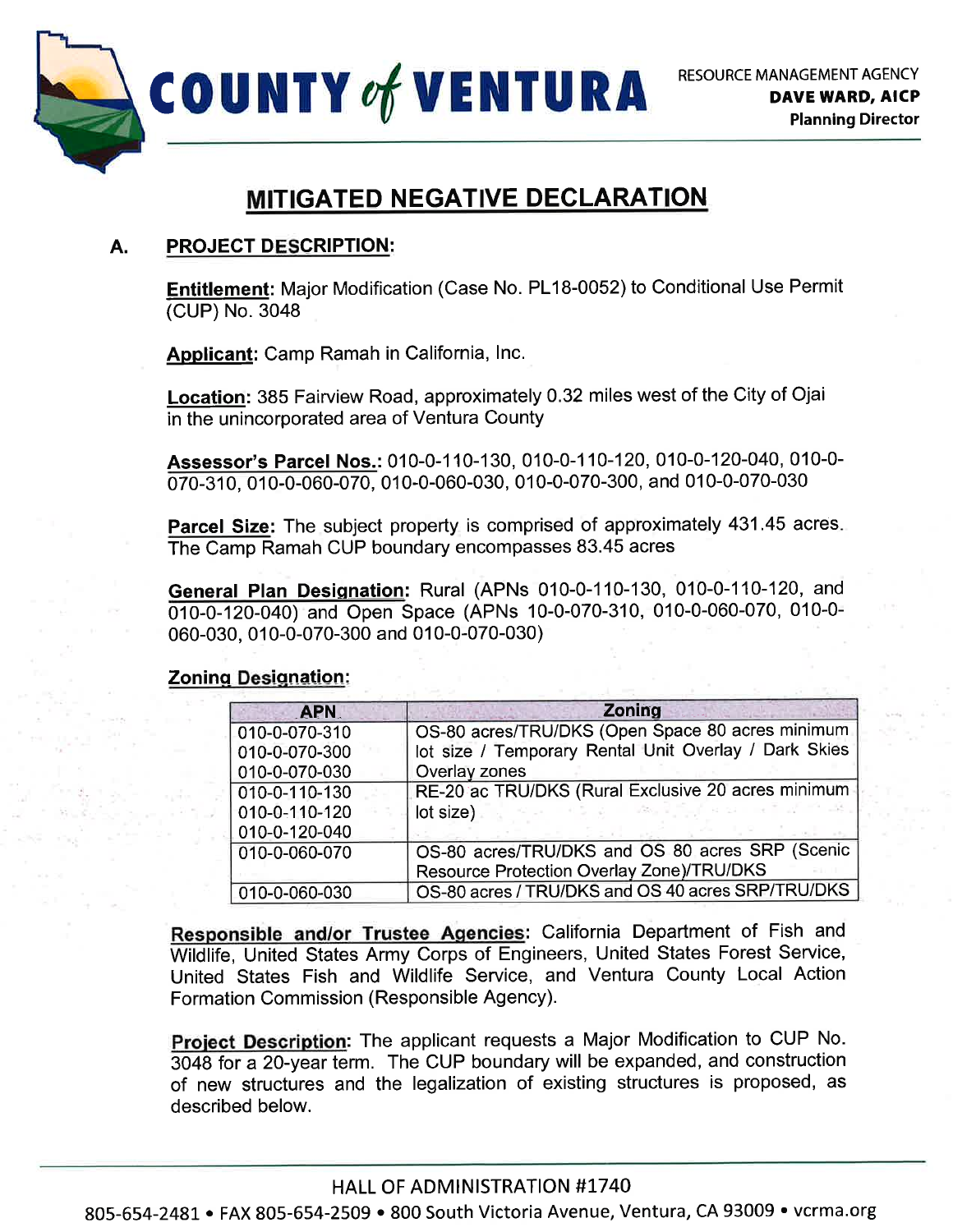# CUP Boundarv Adiustment

The current CUP boundary will be modified to include APNs 010-0-060-030, 010- 0-060-070 and 010-0-070-310, increasing the camp from 83.45 acres to 348 acres (for a total of 431.45 acres). These parcels are undeveloped. APN 010-0-060- 030 and APN 010-0-060-070 are vacant open space land with public trails that are part of the United States Los Padres National trail system<sup>1</sup>. No structures or vegetation removal is proposed on these parcels. Approximately one acre on APN 010-0-070-310 will be developed with a new cabin area known as the "Machon Village" (discussed below).

# New Structures and lmprovements

The following structures and site improvements are proposed

- Machon Village: The camp expansion includes the construction of "Machon Village," (10,609 sq. ft.) over one acre of land to accommodate the existing Machon program. The village would serve as the new location of the existing leadership training program for campers entering the 11th grade. The village would consist of: six new cabins, four of the cabins would have a second story, (4,320 sq. ft.) and a central gathering structure (the "Machon") that includes counselor sleeping quarters, a prep kitchen, meeting spaces, storage, and restrooms (6,289 sq. ft.). Machon Village provides additional space to accommodate existing campers. The village complexwill be nestled into the adjacent hillside with stepped retaining walls that vary between six feet and eight feet in height. a
- The existing secondary access road located along the western property line would be extended, with a fire access turnaround, to provide emergency vehicle access to Machon Village. a
- A new 1,490 sg. ft, reception, meeting, and storage area will be added to the Dining Hall. a
- A24O sq.ft. trellis would be constructed adjacent to the proposed reception area; and, a
- The drop off area (adjacent to the existing Dining Hall) would be reconfigured to reduce bus traffic around the Camp. a
- The existing driveway to Machon Village will be widened and will result in the removal of four protected Coast Live Oak trees (Tree Nos. 437, 438, a

<sup>1</sup> GIS information on public trails was provided by the (1) U.S. Forest Service: https://www.fs.usda.gov/managing-land/trails; (2) Santa Monica Mountains National Recreation Area: https://www.nps.gov/state/ca/index.htm; and, (3) Ventura County Day Hikes Around, 3rd Edition, Robert Stone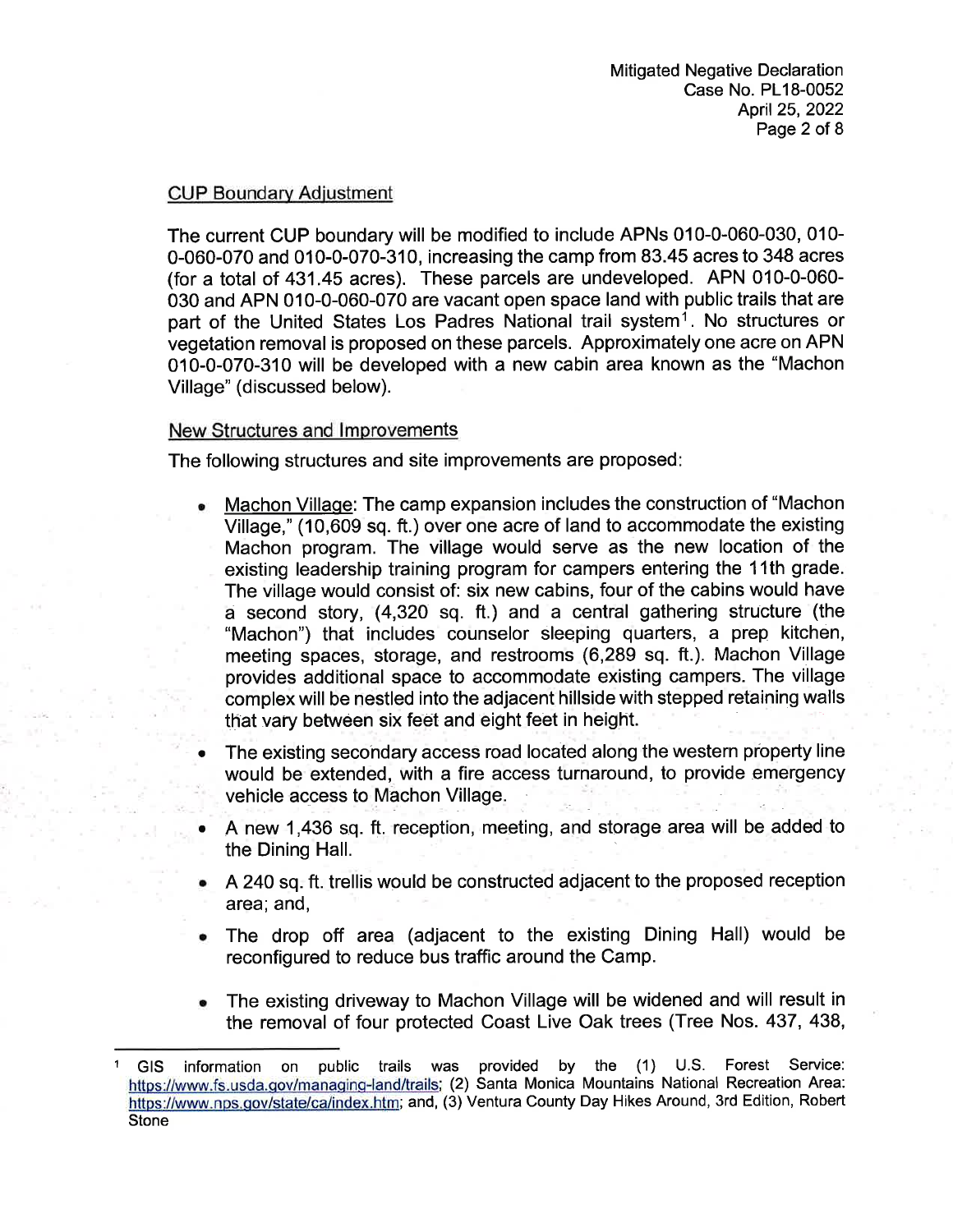478, and 480) and encroachment into the Tree Protection Zone (TPZ) ot four protected Coast Live Oak trees (Tree Nos. 481, 482, 598 and 599) (Arborist Report and Tree Protection Plan, prepared by Kenneth A. Knight Consulting, LLC., February 7, 2019).

#### Legalization of Existing Structures.

The applicant requests the legalization of the following unpermitted accessory structures:

- Sport court (2 tennis courts,) located on APN 010-0-110-130, adjacent to the western property line.
- Outdoor sanctuary trellis located on APN 010-0-110-130, adjacent to the existing pool.
- A 1,250 sq. ft. meditation deck and shade structure located on APN 010-0-110-120 adjacent to the reservoir.
- $\bullet$   $\;$  A total of 2,352 sq. ft. of shade structures located adjacent to the Dining Hall on APN 010-0-1 10-130.

Estimated earthwork includes 1,190 cubic yards of cut and 322 cubic yards of fill, with excess cut being balanced onsite. Table 2 below includes a list of existing structures.

| <b>Name</b>               | Size (in square feet) | <b>Use</b>                           |
|---------------------------|-----------------------|--------------------------------------|
| <b>Dining Hall</b>        | 14,800                | <b>Meals</b>                         |
| <b>Fingehut Chapel</b>    | 1,156                 | Chapel                               |
| Old Library               | 1,020                 | Library                              |
| <b>Friedman Library</b>   | 2,070                 | Library                              |
| <b>Office Complex</b>     | 4,727                 | Office/staff<br>housing/kindergarten |
| Laundry                   | 1,050                 | Laundry                              |
| <b>Director's House</b>   | 970                   | lodging                              |
| <b>Staff Lounge</b>       | 1,375                 | <b>Staff Lounge</b>                  |
| <b>Arts Building</b>      | 2,237                 | Art                                  |
| <b>Bassan Heiser</b>      | 5,600                 | <b>Adult Housing</b>                 |
| Friedland                 | 5,600                 | <b>Adult Housing</b>                 |
| Whizin                    | 10,356                | <b>Adult Housing</b>                 |
| Infirmary (Kaye building) | 4,400                 | Medical                              |
| Caretaker's house         | 613                   | lodging                              |
| Cabins                    | 10,500                | lodging                              |

### Existing Structures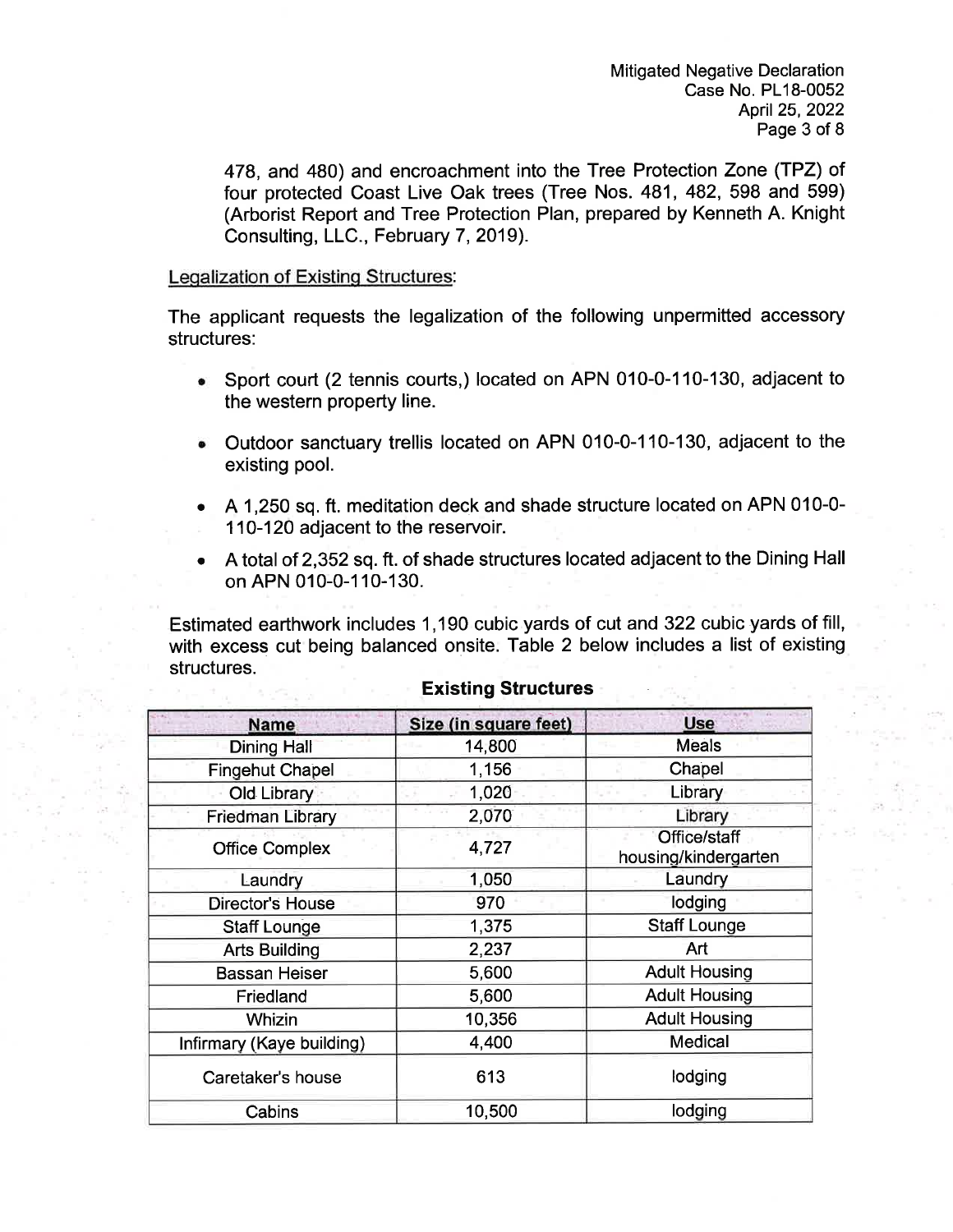| Boys' tents                                    | 4,800 | lodging                          |  |  |
|------------------------------------------------|-------|----------------------------------|--|--|
| Boys' tents                                    | 2,048 | lodging                          |  |  |
| Boys' Bathroom                                 | 1,035 | bathroom                         |  |  |
| <b>Girls' Tents</b>                            | 3,600 | lodging                          |  |  |
| Girls' Tents                                   | 4,096 | lodging                          |  |  |
| Girls' Bathroom                                | 836   | bathroom                         |  |  |
| <b>Staff Housing</b>                           | 898   | lodging                          |  |  |
| Camp Manager's House and<br>Garage             | 1,715 | lodging                          |  |  |
| Sheds/Storage (7)                              | 3,767 | Sheds/Storage                    |  |  |
| Cabins                                         | 6,348 | lodging                          |  |  |
| <b>Bakery Addition to Dining</b>               | 710   | <b>Bakery</b>                    |  |  |
| 2nd story to Kaye Building                     | 4,400 | Infirmary/lodging                |  |  |
| Amphitheater                                   | N/A   | <b>Outdoor theater</b>           |  |  |
| <b>Trellis and Pool Deck</b>                   | N/A   | <b>Trellis and Pool Deck</b>     |  |  |
| <b>Outdoor Sanctuary Trellis</b>               | 1,700 | <b>Outdoor Sanctuary Trellis</b> |  |  |
| Swimming pool bathrooms                        | 744   | Swimming pool bathrooms          |  |  |
| Gazebos                                        | 2,760 | Gazebos                          |  |  |
| <b>Swimming Pool/Slides</b>                    | N/A   | <b>Swimming Pool/Slides</b>      |  |  |
| Parking                                        | N/A   | 134 spaces                       |  |  |
| Reservoir                                      | N/A   | N/A                              |  |  |
| <b>TOTAL</b><br>100,727 sq. ft.<br>$\sim$ 0.65 |       |                                  |  |  |

### Camp Ramah Youth Summer Camp

Camp Ramah is an American Camp Association (ACA) accredited camp that has been operating onsite since 1969. The Camp Ramah youth summer camp operates for nine weeks (June to August) and consists of one week of training for Counselors/Staff and then two, four-week sessions for campers. Within the fourweek sessions, there are two 2-week sessions available for campers that need or desire a shorter stay. During the summer months, Camp Ramah hosts 600 - 650 campers over each four-week session.2 Camp Ramah summer session includes 93 daytime and 255 overnight employees (Camp counselors, kitchen, housekeeping, maintenance, administrative, and security staff, and 6 residents who live on-site). One family visitation day is scheduled per camp session where families are invited to visit the camp during the day only. Camp Ramah youth summer camp is a 24-hour program. Generally, the camp outdoor programs occur between 7:45 a.m. and 9:00 p.m. Sunday through Friday, and between 7:45 a.m.

<sup>2</sup> ln accordance with the Ventura County NCZO Section 8107-17.2.2, the maximum number of overnight guests that could be allowed at Camp Ramah is 942. This number is based on the size of the property.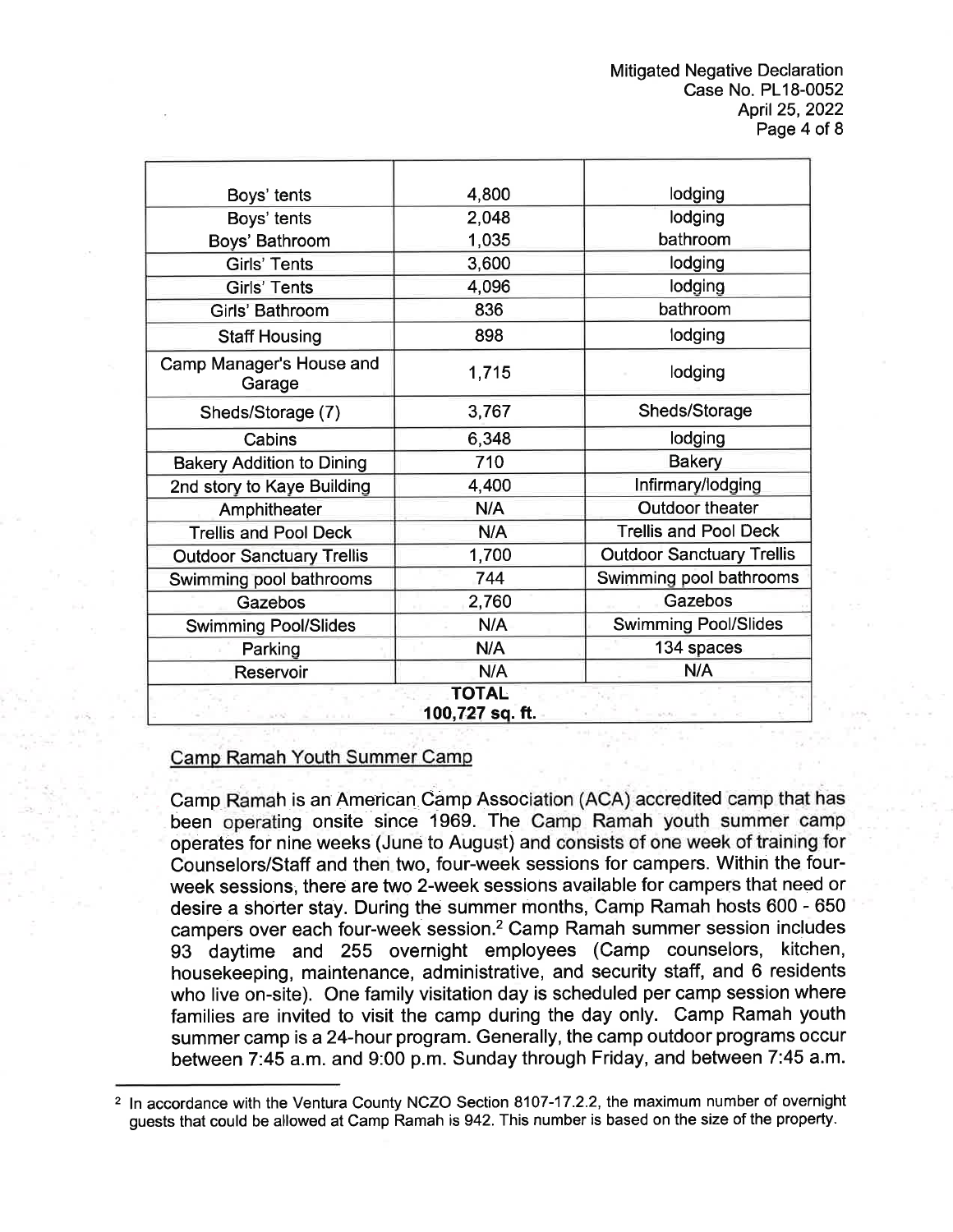and 10:00 p.m. on Saturdays. One exception to those general hours is an outdoor café-like gathering (Café Ezra) on Thursday nights for staff throughout the summer and hosted by special needs counselors. Café Ezra ends at approximately <sup>1</sup>1 :00 p.m.

#### Non-Summer Programs and Activities

Camp Ramah hosts approximately 90 programs and activities per year for adult and youth campers. During the non-summer months, Camp Ramah is staffed by 37 daytime employees and two residents who live on-site. The non-summer camp activities generally occur Monday through Sunday from 8:00 a.m. to 10:00 p.m.

#### Outdoor Amplified Sound and Music

All activities occurring at Camp Ramah may use a hand-held, acoustic speech amplifier to direct campers to programs and locations. Other activities and programs may use microphones and amplified music. Camp Ramah's amplification system will be equipped with an automatic system to limit volume so that noise does not exceed 50 dBA after 7:00 p.m. All amplified equipment will be turned off by 10:00 p.m., except during Caf6 Ezra (which has low level ambient music). Campers and staff may only use outdoor amplification equipment provided by Camp Ramah for both day and nighttime use. The use of amplification equipment would generally occur at the following locations: inside Girl's gazebo for use during summer camp and non-summer camp programs of activities (e.9. dance classes, occasional outdoor dining); Basketball Court/Tennis Court (requires sound blankets); Main Dining Room Lawn; amphitheater; and, Fire Pit at Boy's Tent Area. Camp Ramah Staff remain on-site and are available for monitoring and to respond to complaints.

'The majority of meals are prepared and served in the dining hail. However, catering services throughout the year may be provided by food trucks licensed in Ventura County.

#### Security and Earthquake/Disaster Procedures

Access to the Camp is restricted by a gate and security kiosk. Security cameras are used throughout the camp to monitor operations and to hinder criminal activity. Adult supervision of youth campers will be provided throughout the year. Camp Ramah maintains a handbook, which includes procedures for the staff to follow to protect the campers and on-site personnel in the event of a disaster. There are warning alarms located in the center of the camp, which are tested monthly during the summer camp program. Security personnel will be provided by Camp Ramah staff as needed.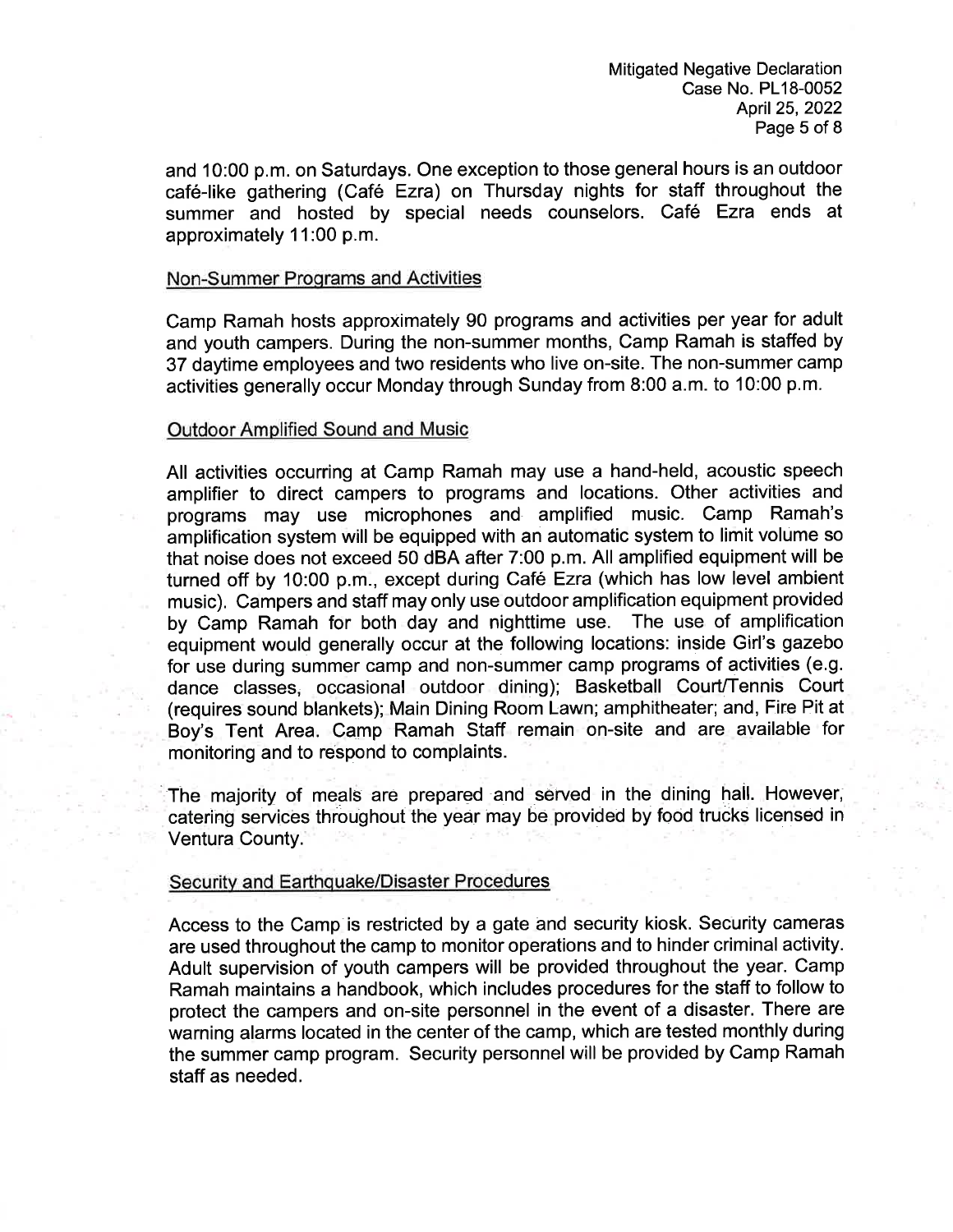#### Access

Access to the project site is available from Fairview Road (a paved public road) to Camp Ramah Road (a paved private road). Non-summer month campers and visitors would be bussed to the project site or arrive in personal vehicles. Summer month campers re bussed in. The on-site parking area and bus drop off point is located more than 100 feet from Fairview Road, south of the softball field.

#### Water and Wastewater Services

Water service is provided by the Casitas Municipal Water District (CMWD). A Conditional Water Will Serve Letter (dated November 12,2020) has been provided to extend water service to Machon Village. Wastewater service is provided by the Ojai Valley Sanitary District (OVSD) or the existing camp.

Machon Village will be located on APN 010-0-070-310. This parcel is outside the OVSD Sphere of lnfluence. To provide wastewater service, OVSD will need to request annexation of all or some of APN 010-0-070-310 from the Ventura County Local Agency Formation Commission or negotiate an Out of Area Service Agreement with the Camp.

#### B. STATEMENT OF ENVIRONMENTAL FINDINGS:

State law requires the Resource Management Agency, Planning Division, as the lead agency for the proposed project, to prepare an lnitial Study (environmental analysis) to determine if the proposed project could significantly affect the environment. Based on the findings contained in the attached lnitial Study, it has been determined that the proposed project may have a significant effect on the environment; however, mitigation measures are available that would reduce the impacts to less than significant levels. Therefore, a Mitigated Negative Declaration has been prepared and the applicant has agreed to implement the mitigation measures

#### c. LISTING OF POTENTIALLY SIGNIFICANT ENVIRONMENTAL IMPACTS IDENTIFIED:

1. Item 4A: Biological Resources, Species: The initial study found that the proposed project would have significant impacts to special status wildlife species. lmpacts will be less than significant with the implementation of mitigation measures BIO-1 and BIO-2, which require the preparation and implementation of a Tree Protection Plan to offset the impacts to protected oak trees that would result from the proposed widening of the existing driveway adjacent to the northwestern property line to access Machon Village, and the submittal annual arborist monitoring reports, which address the success of the tree protection measures and the overall condition of encroached-upon trees relative to their condition prior to the widening of the access road.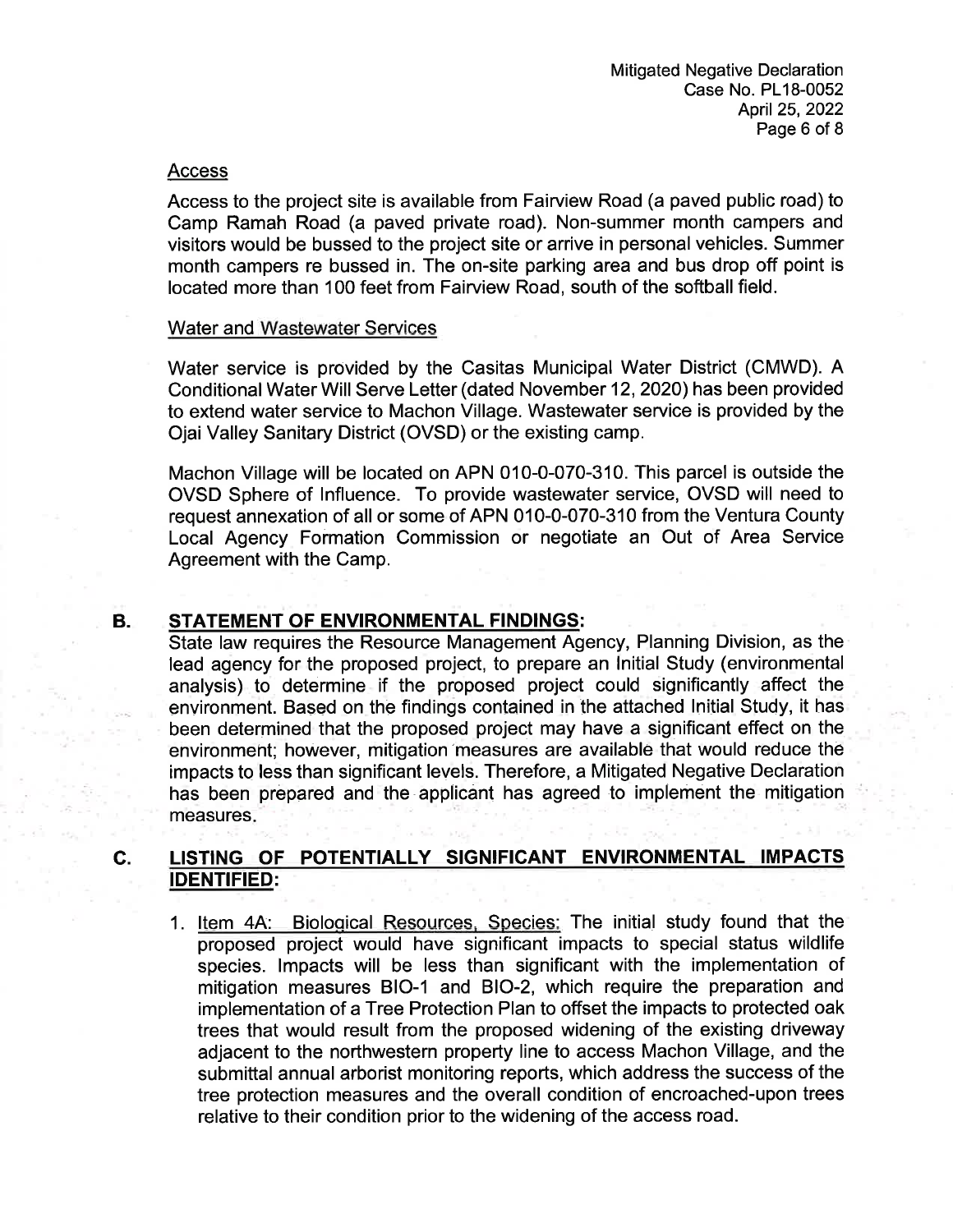The lnitial Study also found that the proposed project would have significant impacts to scrub habitat and oak woodland communities from proposed development. lmpacts will be less than significant with the implementation of Mitigation Measure BIO-3, which requires installation of temporary protective fencing a minimum of 100 feet from the edge of the scrub habitat and oak woodland community boundary during construction of the Machon Village.

- 2. Item 4E: Habitat Connectivity: Section 4E, Biological Resources, Habitat Connectivity: The lnitial Study found that the proposed project would have significant impacts to habitat connectivity. To avoid future barriers to wildlife movement, Mitigation Measure BIO-4 requires the submittal of a lighting plan.
- 3. Item 7A: Cultural Resources. Archaeolooical: The Initial Study found that the proposed project would have significant impacts to archaeological resources. To avoid potential impacts, Mitigation Measure CUL-1 requires a qualified Archaeologist and Native American to monitor the site during ground disturbance and provide monthly reports to the Planning Division.
- 4. ltem 21: Noise and Vibration: The lnitial Study found that the proposed project would have significant impacts to noise and vibration. To avoid potential impacts, Mitigation Measures N-1 through N-4 require the applicant to position the speakers to the northwest at the amphitheater, the installation of noise attenuation devices at the basketball courts, installation of a sound monitoring system on the amplification systems, and a designated contact person that shall be available, via telecommunication, 24 hours a day during which an event is taking place at the subject property.

# D. PUBLIC REVIEW:

Leqal Notice Method: Direct mailing to property owners within 300 feet of the property on which the proposed project is located, and a legal notice in the Ventura County Star.

Document Posting Period: April 25, 2022 through May 25, 2022

- Public Review: The Initial Study/Mitigated Negative Declaration is available for public review online at https://vcrma.org/divisions/planning (select "CEQA Environmental Review") or at the County of Ventura, Resource Management Agency, Planning Division, 800 South Victoria Avenue, Ventura, California, from 8:00 am to 5:00 pm, Monday through Friday.

Comments: The public is encouraged to submit written comments regarding this lnitial Study/Mitigated Negative Declaration no later than 5:00 p.m. on the last day